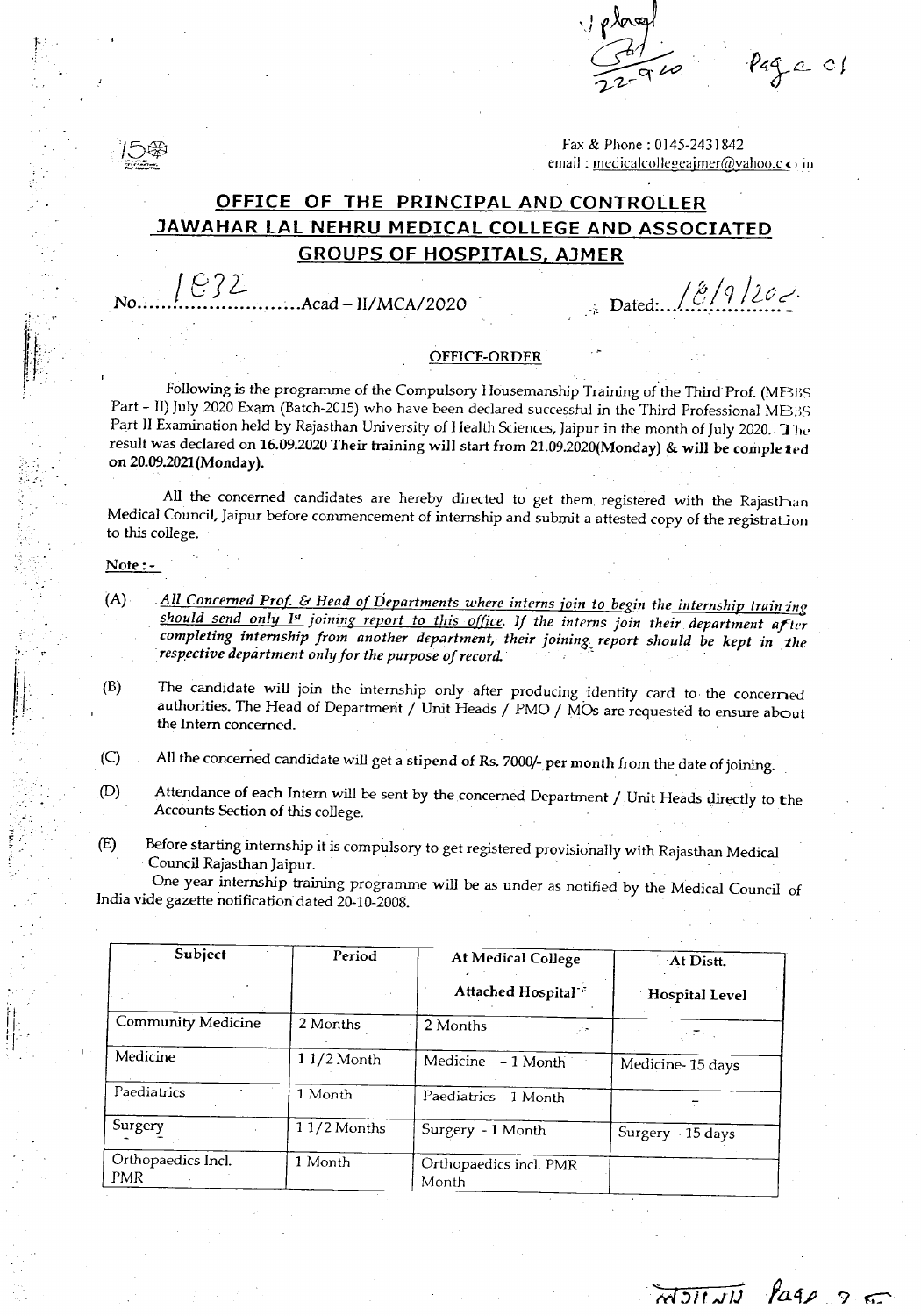| Obst & Gyn. Incl.<br>FWP 15 days | 2 Months | Obst & Gyn. 1 Month       | Obst & Gyn. - 15 day |
|----------------------------------|----------|---------------------------|----------------------|
|                                  |          | F. W.P. - 15 day          |                      |
| Aneasthesia                      | 15 days  | Aneasthesia 15 days       |                      |
| <b>ENT</b>                       | 15 days  | ENT-15 days               |                      |
| Ophthalmology                    | 15 days  | Ophth. - 15 days          |                      |
| Casualty                         | 15 days  | Casualty - 15 days        |                      |
| Psychiatry                       | 15 days  | Psychiatry-15 days<br>÷X. |                      |
| Elect. 15 days                   | 15 Days  | Elective 15 Days          |                      |

### ASSESSMENT OF INTERNSHIP - (As Institution in Ord, 272, XI-6 of RUHS)

1. Interns shall maintain a record which is to be verified and certified by Faculty / Medical Officer (in case of District of PHC).

2. Satisfactory completion of Internship shall be determined on the basis of following criteria with each parameter to be graded in case of every intern ( Scale of 0-5)

### 3. All the Interns shall maintain Internship Log Book.

| S. No.        | Description                                                           | Score   |
|---------------|-----------------------------------------------------------------------|---------|
| 1.            | Proficiency of Knowledge required for each case                       | $0 - 5$ |
| $\mathcal{D}$ | The competency in skill expected to manage each case.                 | $0 - 5$ |
|               | Competency for performance of self performance.                       |         |
|               | II Of having assisted in procedure of having observed.                |         |
|               | III Of having observed.                                               |         |
| 3.            | Responsibility, Punctuality, Workup of case Involvement in treatment, | $0 - 5$ |
|               | Follow up reports.                                                    |         |
| 4.1           | Capacity of work in a team (behaviour with para-medicals).            | $0 - 5$ |
| 5.            | Initiave, participation in discussions, research attitude.            | $0 - 5$ |

#### GRADE (Score)

| Poor | Fair | Below Average | Average | Above Average | Excellent |
|------|------|---------------|---------|---------------|-----------|
|      |      |               |         |               |           |

As per Medical Council of India Regulation, 1997, a score less than 3 in any of above items represent unsatisfactory Internship, which shall have to be repeated and thereby period of one year will be extended for that period.  $\blacksquare$ 

*NOTE :-*

1. No change in the programme of 12 months Internship will be done.

2. The candidate should get their provisional registration from Rajasthan Medical Council, Sardar Patel Marg, 'C' Scheme, Jaipur within one month and submit a true copy of the same otherwise their stipend will be withheld.

FOUND PASE OFFICE

 $\mathbf{r}$  :  $\mathbf{r}$  ,  $\mathbf{r}$ 

 $-1.$ 

'.  $\tilde{\epsilon}_-$ 

r.,1. rI' ..

;." ;<br>! i I I I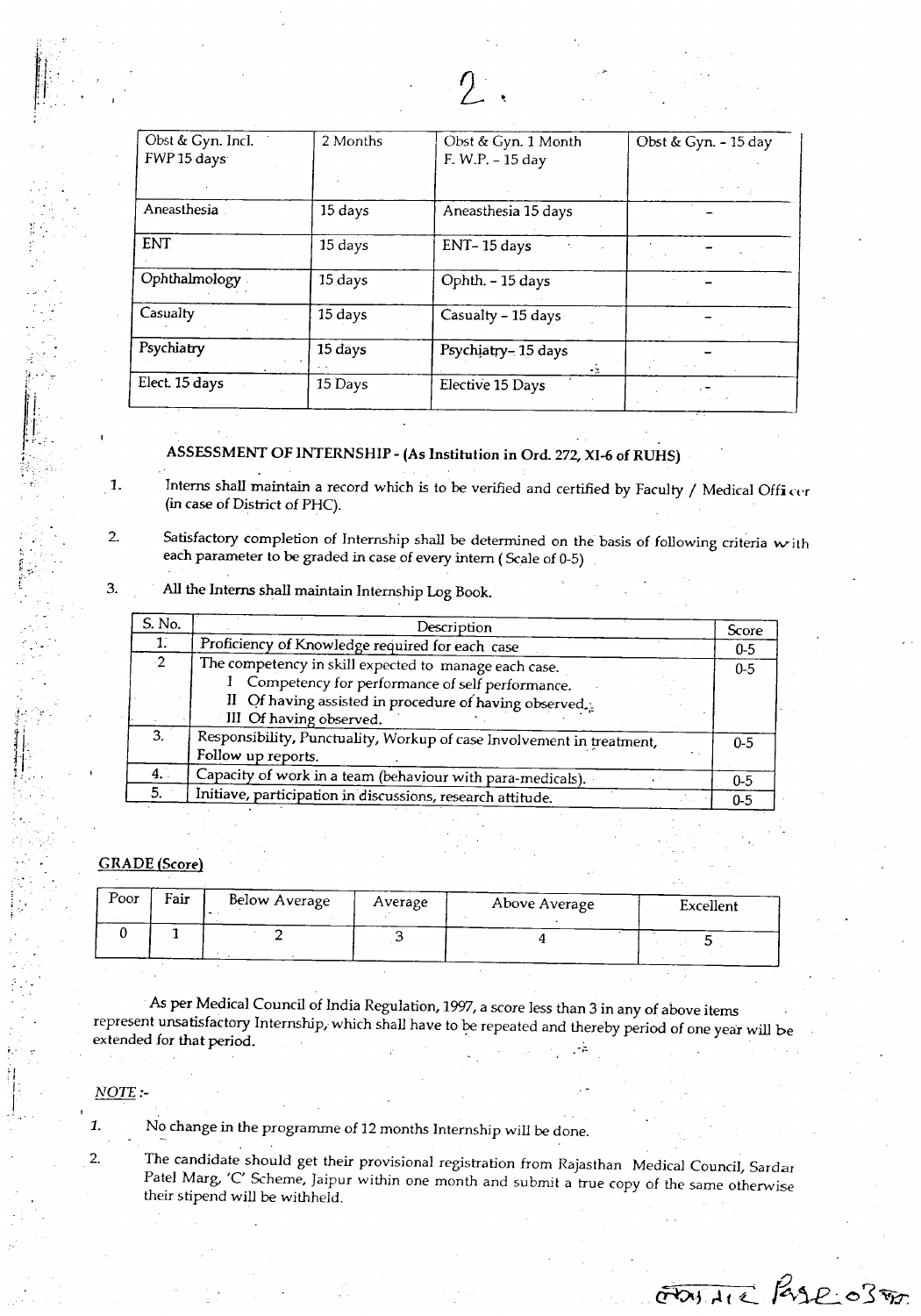- The candidate may avail 20 days leave during the period internship.
- $\overline{4}$ . All candidates are directed to open Saving Account in any S.B.I. Bank Branch for the purpose of stipend and intimate to College Cashier.
	- All the Intern shall maintain a Internship diary (internship logbook) and their performa nee rating should be entered by the concerned HOD/Unit Head in the Internship Diary (Book ht) (which is mandatory).
	- All the Departments shall maintain a daily record of training and the performance of the inteshall be judged and graded.
	- Students of this college who are granted/issued No OBJECTION CERTIFICATE from this coll€ge to do 12 months internship/Remaining Internship from another Medical College of Rajasthan their name shall be withdrawn automatically when they join 12 months internship to another Medical College.

 $C_1$ 0 $911 - E$ <br>  $C_2$  Acad-II/MCA/2020

3.

 $\cdot$  5.

6.

7.

Alede Dated:  $18/9/20$ 

Copy forwarded to the following for information & necessary action.

- 1. The Addi. Director, . Directrate of Medical Education Rajasthan, Jaipur.
- 2. Director, Medicial & Health Services, Rajasthan, Jaipur
- 3. Principal, Medical College, Jaipur / Jodhpur / Udaipur / Bikaner / Kota/Jhalawar.
- 4. The Registrar, Rajasthan University of Health Sciences, Sector-18, Pratap Nagar, Kumbha Marg, Rajasthan, Jaipur.  $5<sub>5</sub>$
- The Registrar, Rajasthan Medical Council, Patel Marg, 'C' Scheme, Jaipur. 6
- Supdt., Associated Group of Hospital / Govt. Mahila Chikitsalya/Setelight Ajmer.  $\overline{7}$
- Concerned All Head of the Departments of this college.
- 8 Principal Medical Officer, Beawar
- M.O. I/c Academic Section / Library / Games of this college/ Com. Section plz. upload above office order on College Website.
- 10 Warden UG Boys & Girls Hostels of this college.
- 11 Account Section (Stipend Bill) of this college.
- 12 P.A. to Principal of this college.
- 13 Personal file of candidate.
- 14 All Notice Board of this college (UG Boys & Girls Hostels).

PRINCIPAL & CONTROLLER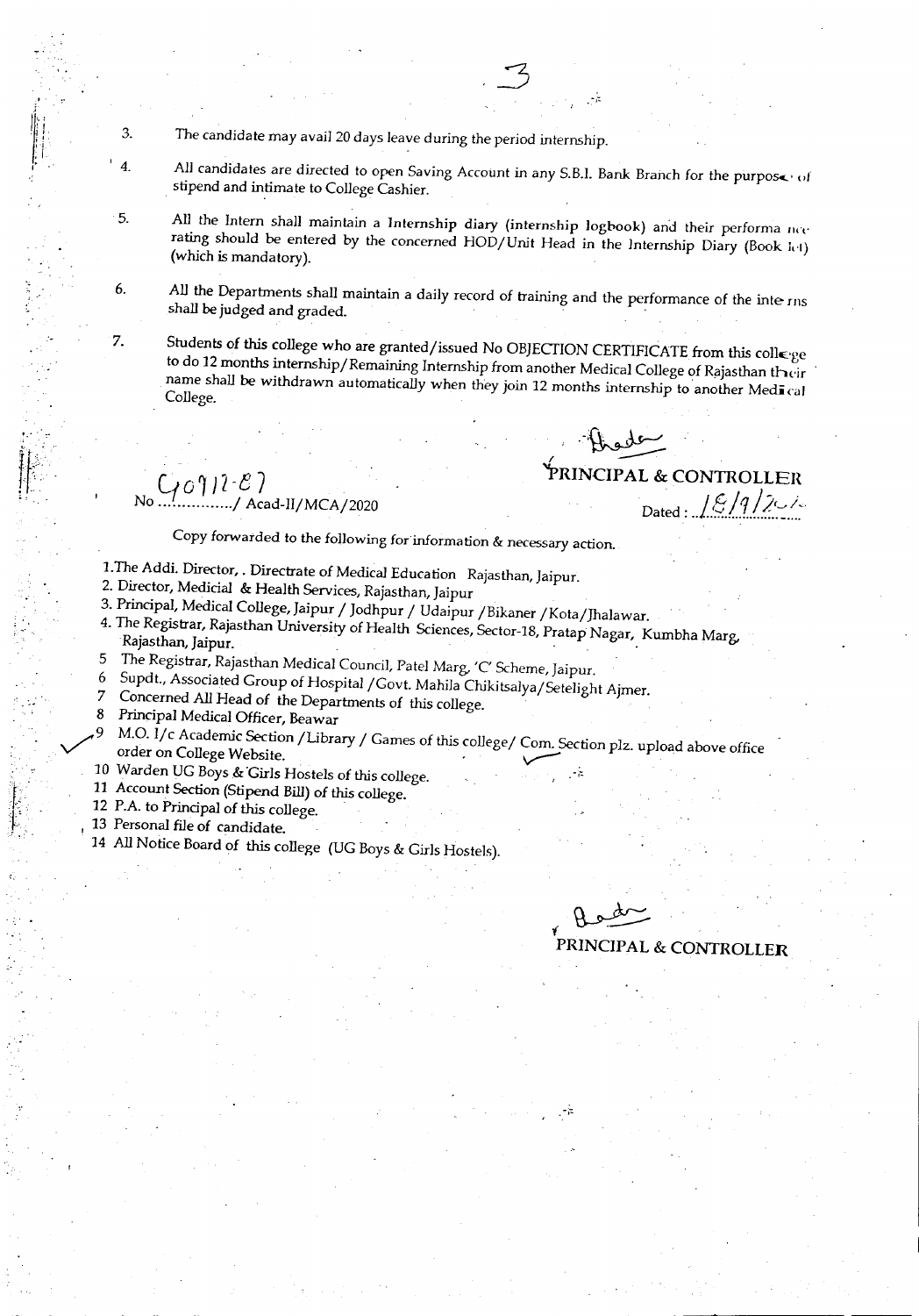$h \circ \mathcal{F}_{\nu}$ 

## **JILIN, MEDICAL COLLEGE, AJMER**

# ISOS. 20.02 OT 0SOS.20.1S MORT STAATS STOS-HOTAS AOT EMMAROORY SURVATIVI

|                          | <b>AlluseO</b>           | hoine <sup>q</sup> | izoq .ttai0            | <b>boited</b>             |                                 | Psych            |                          |            | <b>AnaenA</b> | lsdtqO         | <b>EN1</b> |  |
|--------------------------|--------------------------|--------------------|------------------------|---------------------------|---------------------------------|------------------|--------------------------|------------|---------------|----------------|------------|--|
| ∃ quoາວ_                 |                          |                    |                        |                           |                                 |                  | Group E                  |            |               |                |            |  |
|                          |                          |                    |                        |                           |                                 |                  |                          |            |               |                |            |  |
|                          |                          |                    |                        |                           |                                 |                  | $\sim$ $^{\prime}$       |            |               |                |            |  |
|                          | $\overline{\phantom{a}}$ |                    | SZ.                    | ÞΙ                        | -                               | $\hspace{0.5pt}$ | $\overline{\phantom{m}}$ |            | 20-05-2021    | 21-03-2021     |            |  |
| $\overline{\phantom{a}}$ | $\overline{a}$           |                    | EL                     | $\mathsf{L}^{\mathbb{Z}}$ | $-$ .                           |                  |                          |            | 20-03-2021    | 151-01-2021    |            |  |
| $E1-1$                   | 20-05-2021               | 21-03-2021         |                        |                           | εr                              | ŀ.               | SΖ                       | ヤレ         | 20-01-2021    | 0707-11-17     |            |  |
| $97 - 61$                | 20-03-2021               | $1707 - 10 - 17$   | —                      |                           | SΣ                              | ΨL               | εr                       | L          | 20-11-2020    | 21-09-2020     |            |  |
| ON S                     |                          |                    | From S.Mo.             |                           |                                 |                  |                          |            |               |                |            |  |
|                          |                          | Elect. 15 Days     |                        |                           | From S.Mo.                      |                  | From S.No.               |            |               |                |            |  |
|                          | Poined                   |                    | F.W.P. 15 Days         |                           | unom 10.<br>Ortho Including PMR |                  |                          |            |               | Paed.-01 Month |            |  |
|                          | <b>MSA9</b>              |                    | Obst. & Gynae 01 Month |                           | Surg.01 Month                   |                  | Med. 01 Month            |            | <b>boined</b> |                |            |  |
| Group 'D'                |                          |                    |                        | Group C.                  | Group 'B'                       |                  |                          | Group , y, |               |                |            |  |

|           | Group F    |            |                        |                                  |                      |              |               |                  | ---------  |                  |                  |
|-----------|------------|------------|------------------------|----------------------------------|----------------------|--------------|---------------|------------------|------------|------------------|------------------|
|           |            |            | $1e^{t}$ and $ 1e^{t}$ | Period                           |                      | <b>Haych</b> | <b>AnaemA</b> | $l$ sd $l$ q $O$ | <b>ENT</b> |                  | <b>Period</b>    |
|           | ່ Allues ໄ | boited     |                        |                                  |                      |              |               |                  | $91 - 11$  | LZ0Z-90-P0       | 21-05-2021       |
| $E1 - 1$  | 20-07-2021 | 05-01-2021 | $E1 - 1$               | 1202-20-40                       | 1205-50-12           | <b>SZ-22</b> | ZZ-0Z         | $61 - 21$        |            |                  | 1.707-90-90      |
|           |            | 6-08-5031  | $97 - 11$              | <b>04-09-2021</b>                | 1202-20-12           | $91 - 11$    | $53 - 52$     | $ZZ-0Z$          | $61 - 21$  | 19-06-2021       |                  |
| $97 - 61$ | 20-09-2021 |            |                        |                                  |                      | $61 - 21$    | $91 - 11$     | 53-52            | 70-22      | $120Z - 20 - 50$ | 20-06-2021       |
|           |            | $\equiv$   |                        |                                  |                      | $20 - 55$    | $61 - 21$     | 9!               | 53-25      | 70-07-2021       | LZ0Z-Z0-90       |
|           |            |            | — <u>.</u>             | $\overline{\phantom{a}}$         | $\ddot{\phantom{1}}$ | $E1-01$      | $6 - L$       | $9 - p$          | $E-L$      | $LZ0Z-80-p0$     | $1202 - 20 - 12$ |
|           |            |            |                        |                                  |                      |              |               | $6 - L$          | $9 - p$    | 19-08-2021       | 02-08-2021       |
|           |            | -          |                        | -                                |                      | ء-ء          | ≀ει-οι        |                  |            | 1202-60-70       | 20-08-2021       |
|           |            |            |                        |                                  |                      | $9 - p$      | E-1           | $E1-01$          | $6 - L$    |                  |                  |
|           |            |            |                        | <b>EL OT IO., ON S.A. HOT IS</b> |                      | $6 - L$      | $9 - p$       | $E-L$            | $E1-01$    | 20-09-2021       | 05-09-2021       |
|           |            |            |                        |                                  |                      |              |               |                  |            |                  |                  |
|           |            |            |                        | BATCH B: S No. 14 TO 25          |                      |              |               | Arrest Co.       |            |                  |                  |
|           |            |            |                        |                                  |                      |              |               |                  |            |                  |                  |